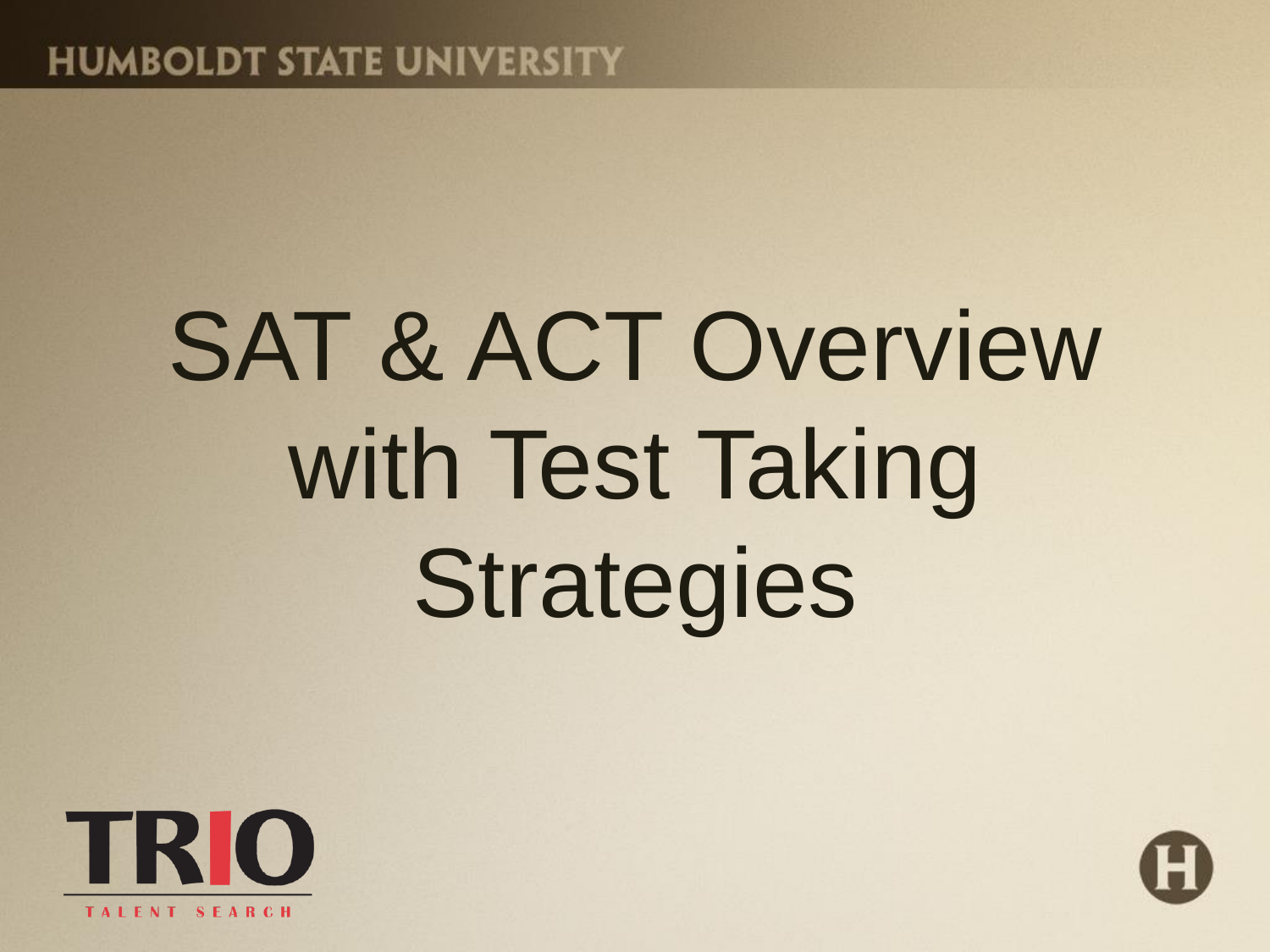#### Goals

- To understand the structures of both the SAT and ACT test.
- To understand some of the differences between the SAT and ACT.
- To identify and learn to use several test taking strategies.

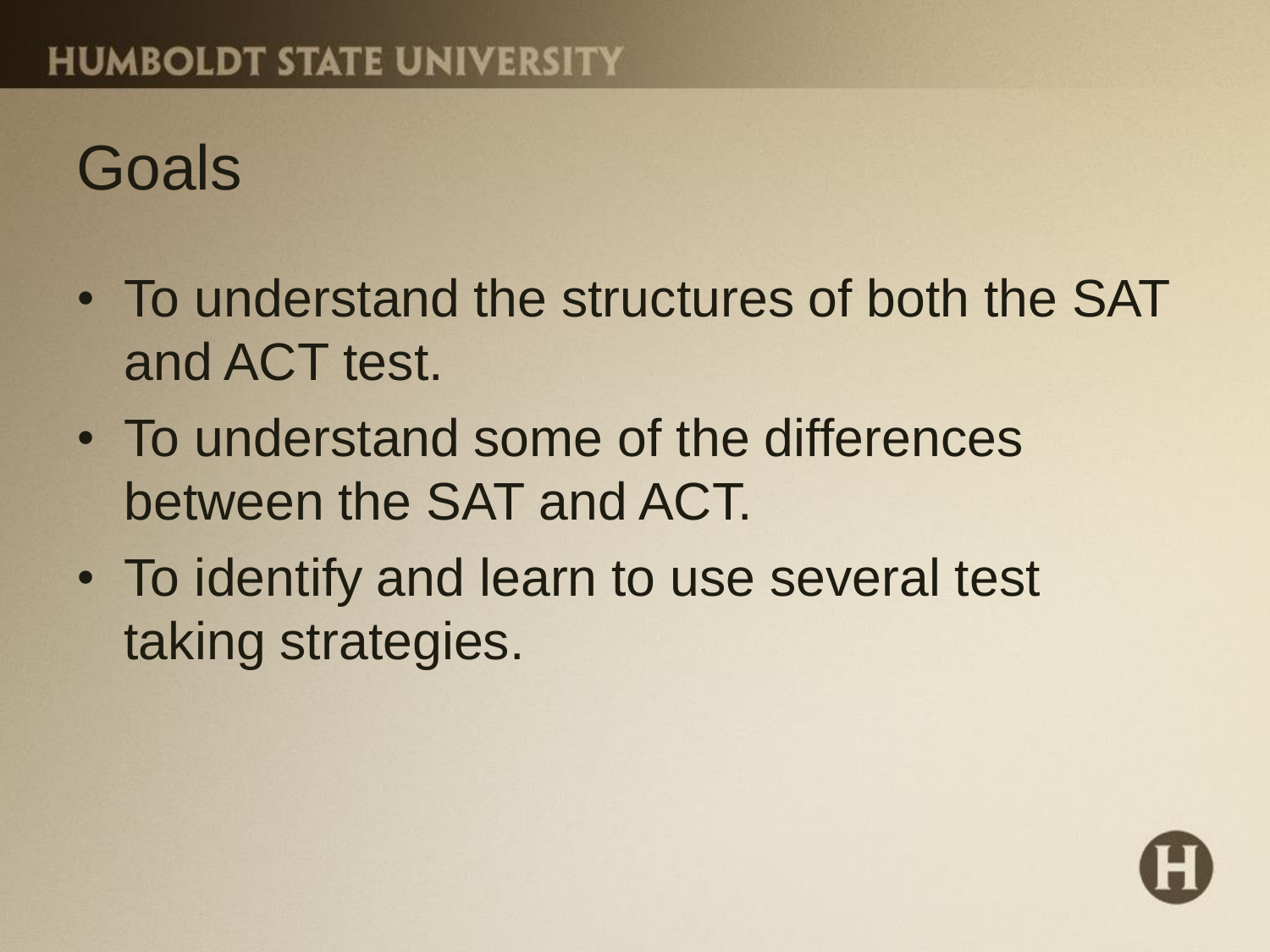### **SAT Basics**



- 44 Questions 52 Questions
- 35 minutes
- 65 Minutes
- calculator
- 20 questions
- 25 minutes





- 38 Questions
- 55 minutes
- \*\* The Essay adds an additional 50 minutes and is not required of CSU applicants. UC applicants are required to take it.

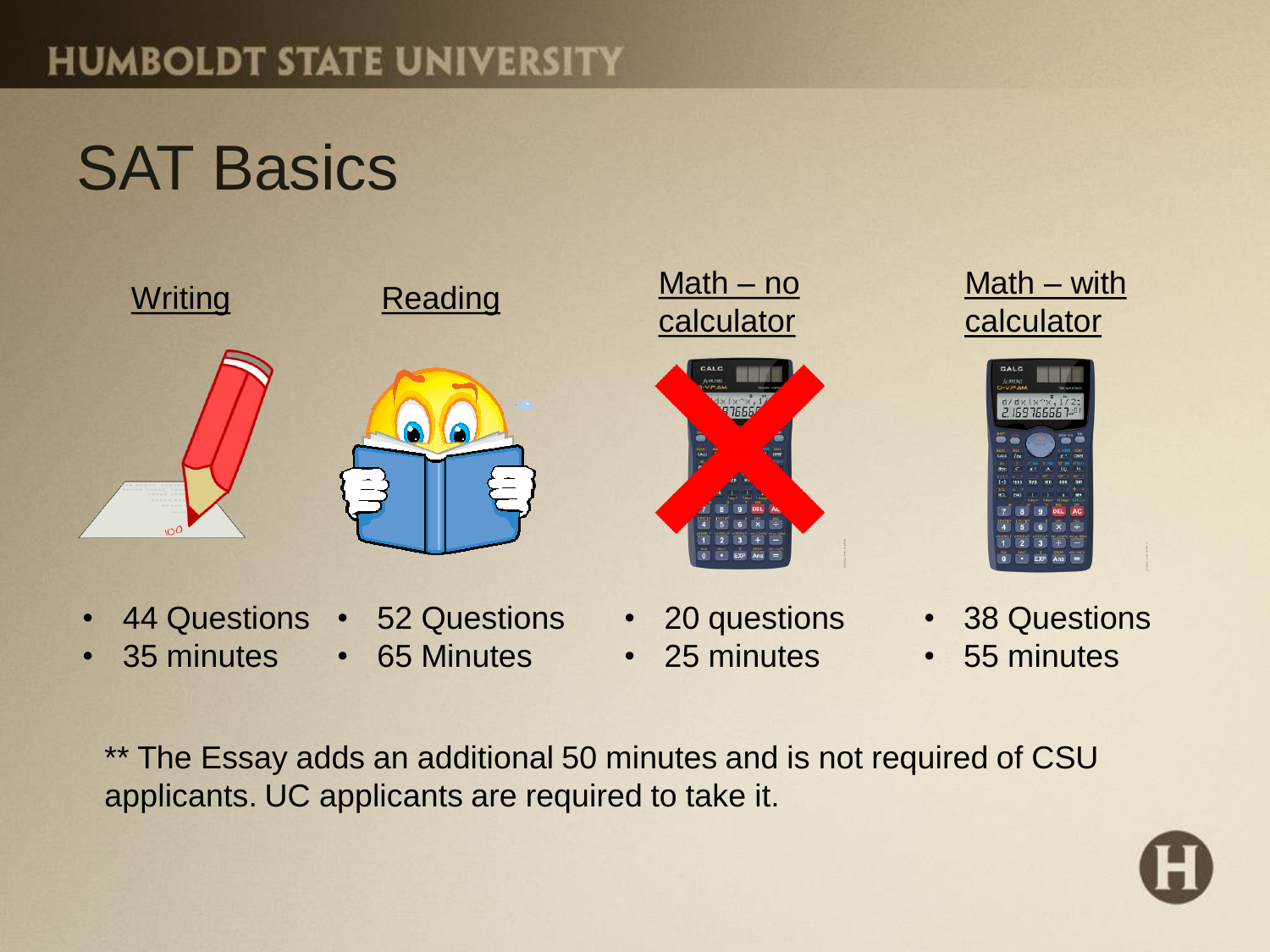## ACT Basics



- 75 questions
- **45 minutes**





- 60 questions
- 60 minutes



- 40 questions
- 35 minutes





- **40 questions**
- 35 minutes

\*\* The ACT with Writing adds an additional 40 minutes and is not required of CSU applicants. UC applicants are required to take it.

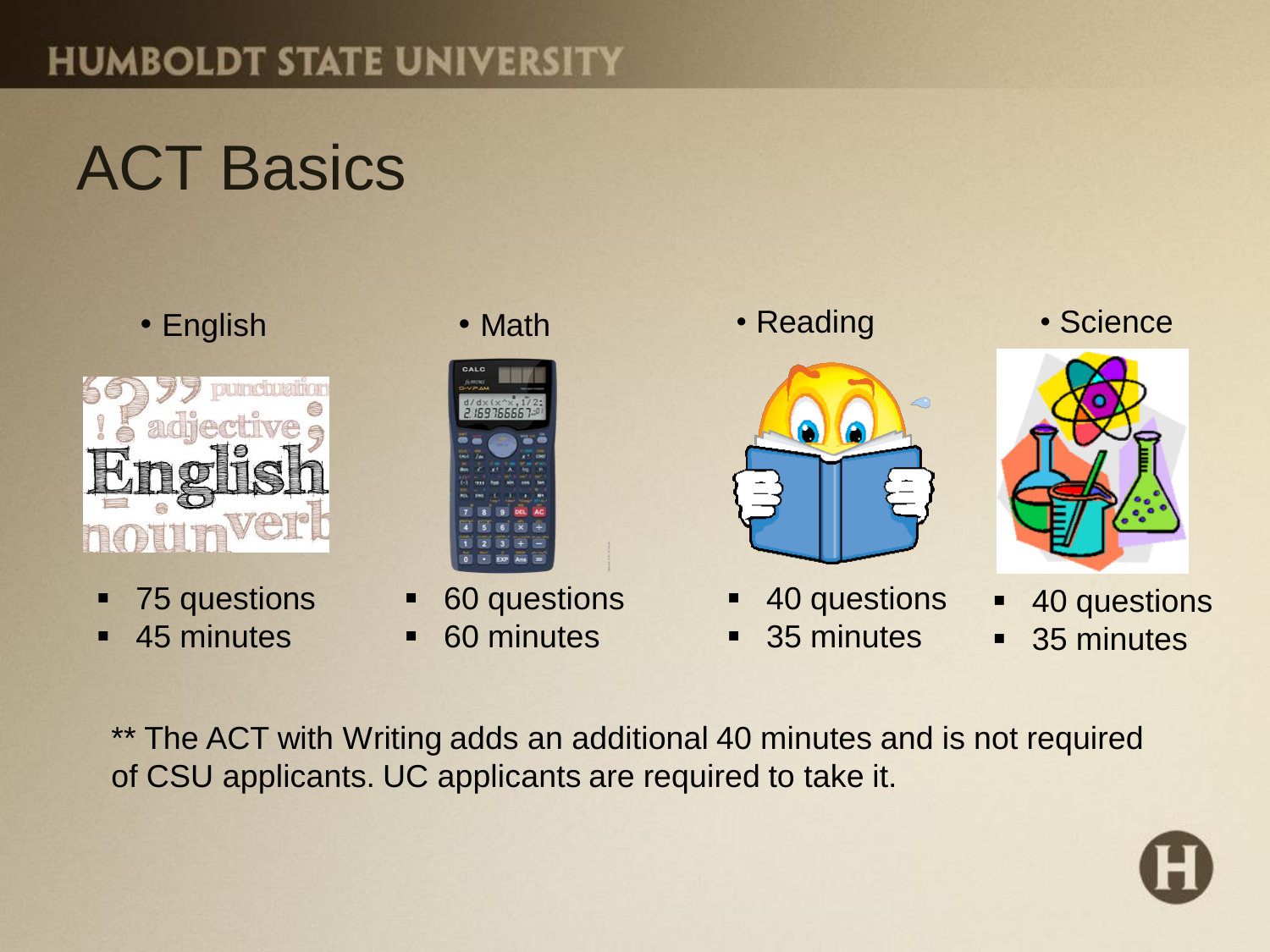### Scoring differences

| <b>ACT</b>                              | <b>SAT</b>                               |
|-----------------------------------------|------------------------------------------|
| • The best score you can earn is<br>36. | • The best score you can earn is<br>1600 |

- Each section is scored individually (with a 36 as your best possible score).
- The scores from each section are added together then divided by 4 to get the **Composite Score**.
- 800 points possible in math.
- 800 points possible for combined Reading + Writing and Language.
- Scores from your math, reading, and writing and language section are combined for your **Total Score**.

FYI: If you're interested in comparing scores on the tests, search for **SAT-ACT Concordance** on the act.org website.

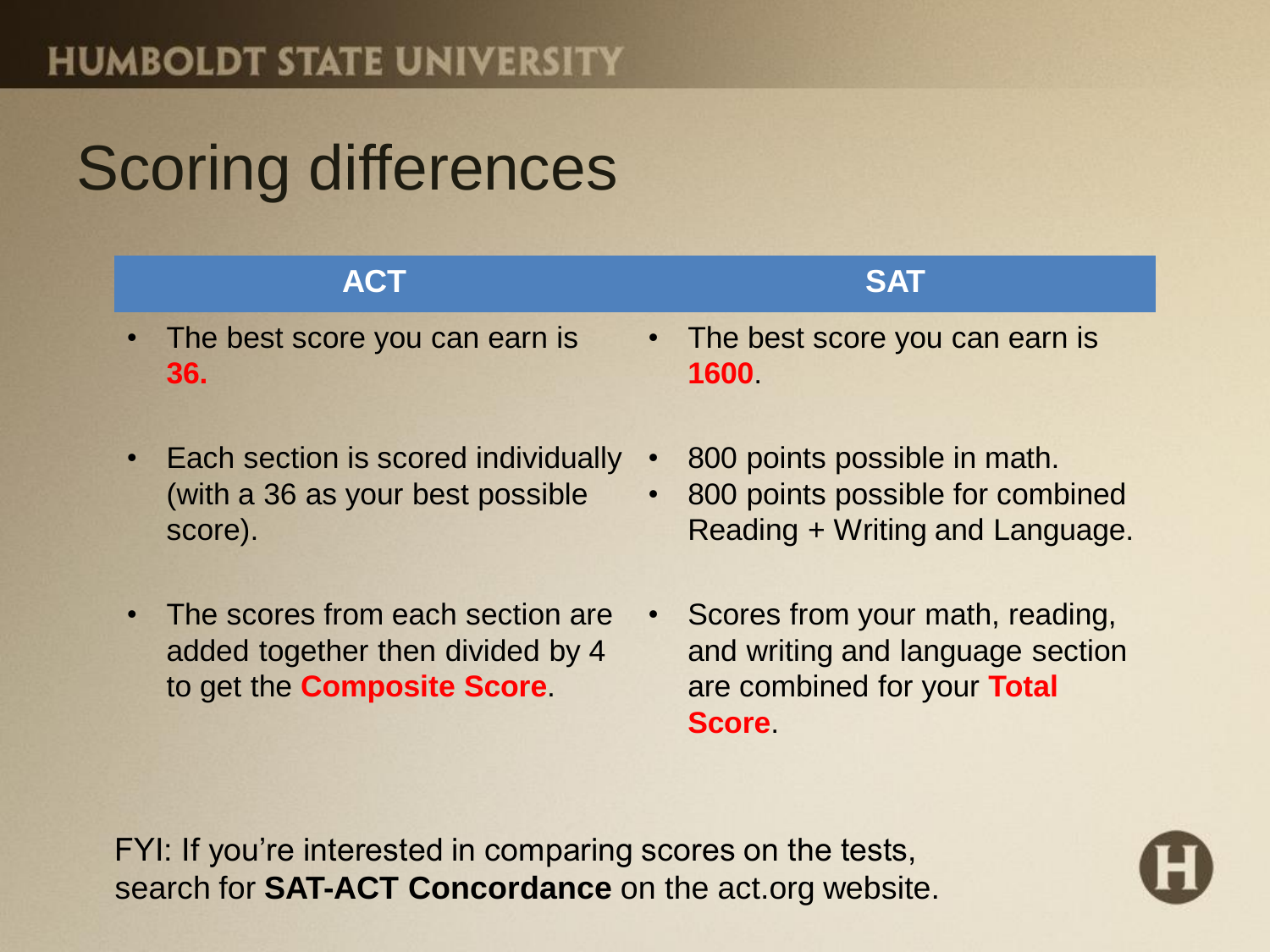#### Key differences between the ACT and SAT

| <b>ACT</b>                                                 | <b>SAT</b>                                                         |
|------------------------------------------------------------|--------------------------------------------------------------------|
| 4 reading passages<br>$\bullet$                            | • 5 reading passages                                               |
| Includes a science section<br>$\bullet$                    | • No science section                                               |
| Can use a calculator on all<br>$\bullet$<br>math questions | Can only use calculator on<br>$\bullet$<br>a specific math section |
| • Essay: Persuasive<br>(and is 10 minutes shorter)         | <b>Essay: Rhetorical Analysis</b><br>$\bullet$                     |
| More questions, less time<br>$\bullet$                     | More time, fewer questions<br>$\bullet$                            |
|                                                            |                                                                    |

\* FYI, You'll have roughly 60 more questions on the ACT than the SAT in about the same time.

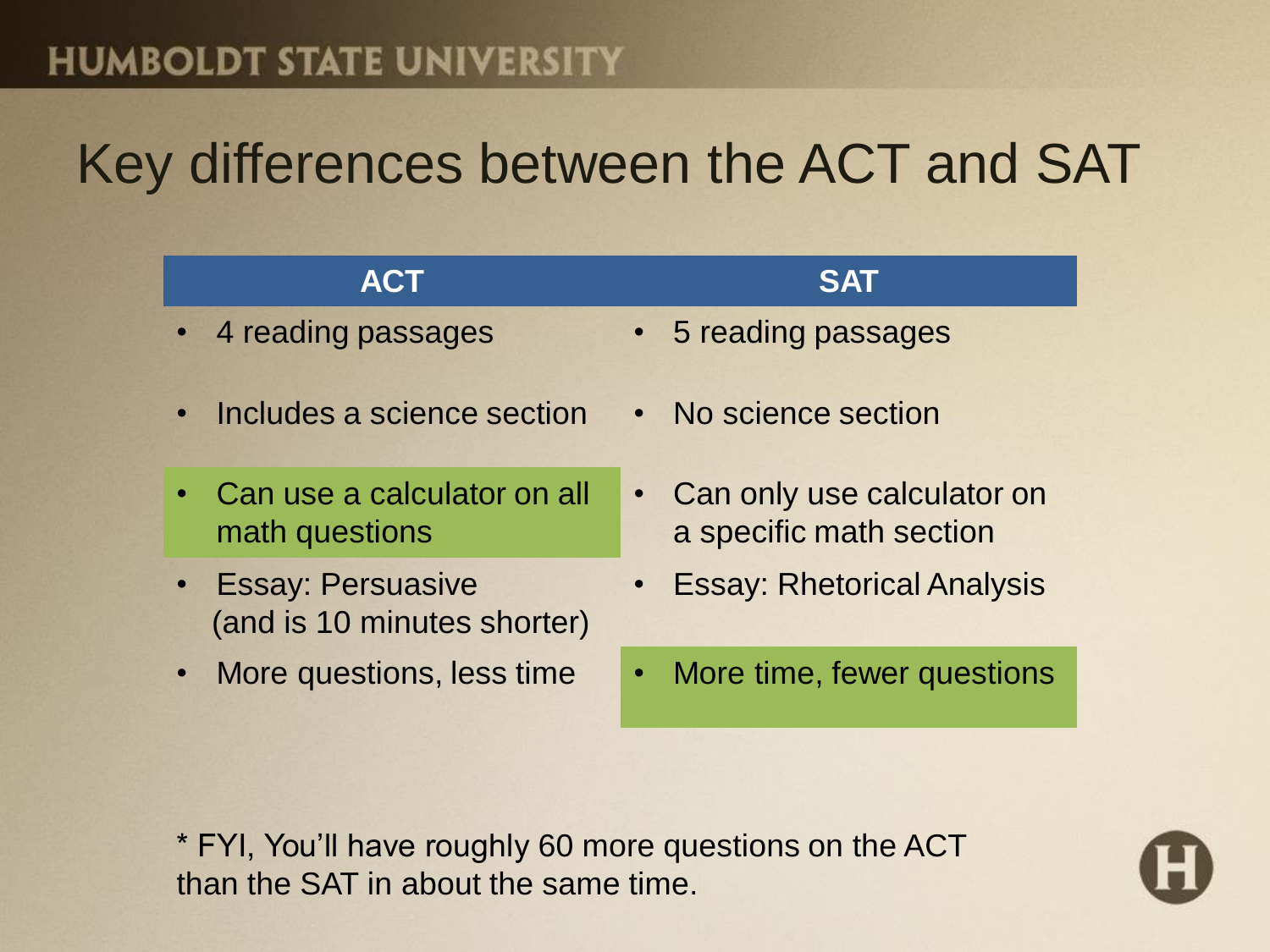### Test Taking Strategies

Tip # 1: Know what to expect, don't be surprised.

- Special Triangles
- Triangle Congruency (SSS, SAS, ASA)
- Volume (rectangles, cylinders, cones, triangles)
- Area and perimeter (triangles, rectangles, circles)
- Laws of Exponents
- Order of operations
- Probability











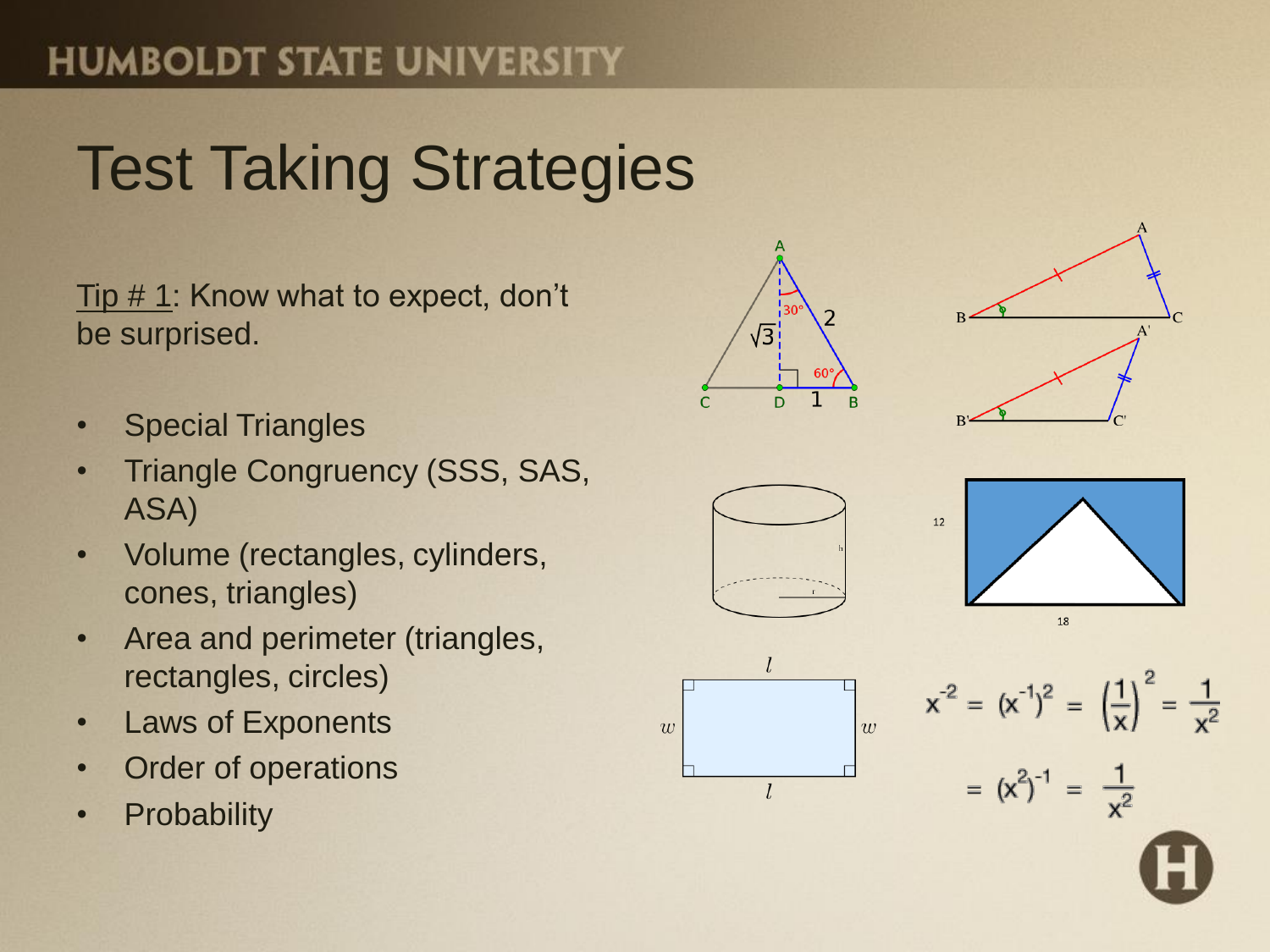### Test Taking Strategies…continued

Tip #2: Know what you know. Acknowledge what you don't.

- Spend your time on the questions you know how to do.
- Don't spend time trying to solve problems you don't know how to do.
- Remember -- you earn points for answering correctly, not showing your work. If you can make an educated guess, GO FOR IT!



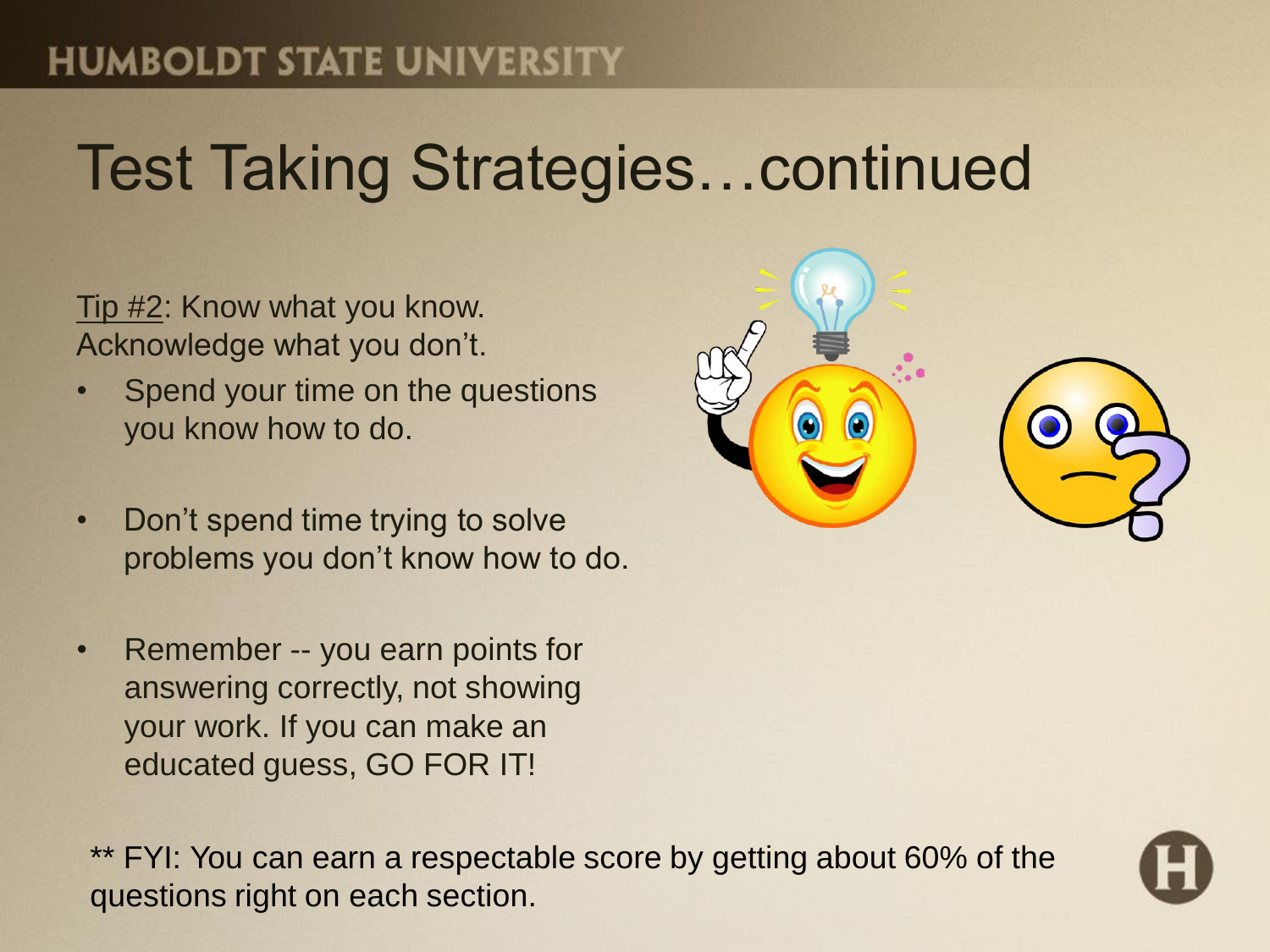### Test Taking Strategies…continued

Tip #3 Understand what the question is asking before you try to answer it. Identify the question type, if possible.

- Remember Not every question will be clear in what it is asking.
- Be sure to look for **keywords** that give you clues about what the question is asking or what you'll be solving for.
- For the reading section, we'll touch on three easy question types to recognize:
	- 1. Vocabulary in Context
	- 2. Main Idea/ Point of View
	- 3. Making Inferences

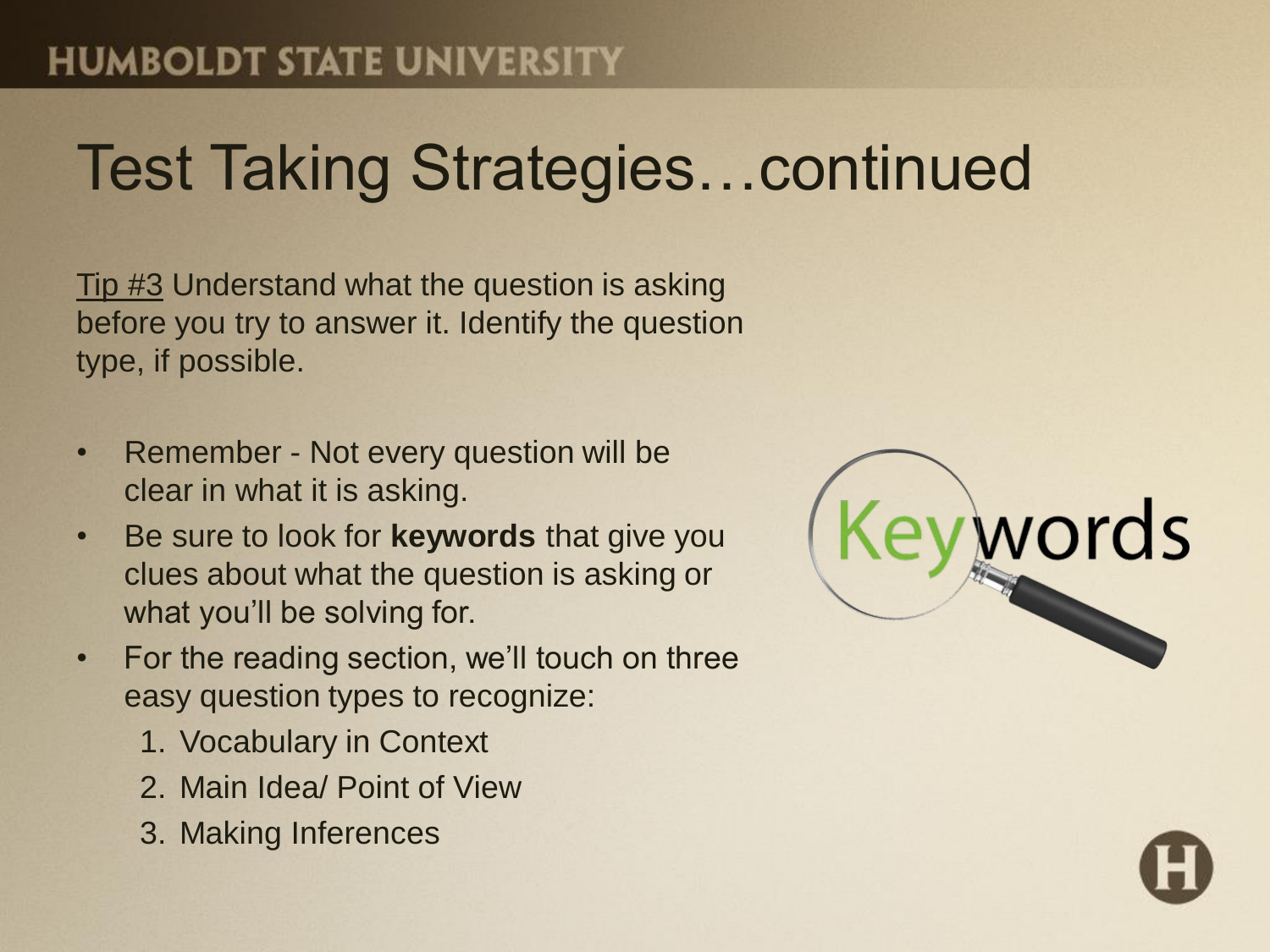### Vocabulary in Context

How to recognize these questions:

- Short, clear and direct.
- Make a specific line reference.
- Ask for a closest synonym (most often).

What makes these tricky?

- Often test words that have multiple meanings.
- Require students to understand **HOW** a word is being used.
- Tests secondary meanings of words.

She didn't rise, blushing, as a young girl at Geneva would have done; and yet Winterbourne, conscious that he had been very bold, thought it possible she was offended. "With your 25 mother," he answered very respectfully.

| Question 2 of 10                                  |  |  |
|---------------------------------------------------|--|--|
| As used in line 24, "conscious" most nearly means |  |  |
| responsive.                                       |  |  |
| informed.<br>в                                    |  |  |
| aware.                                            |  |  |
| watchful.                                         |  |  |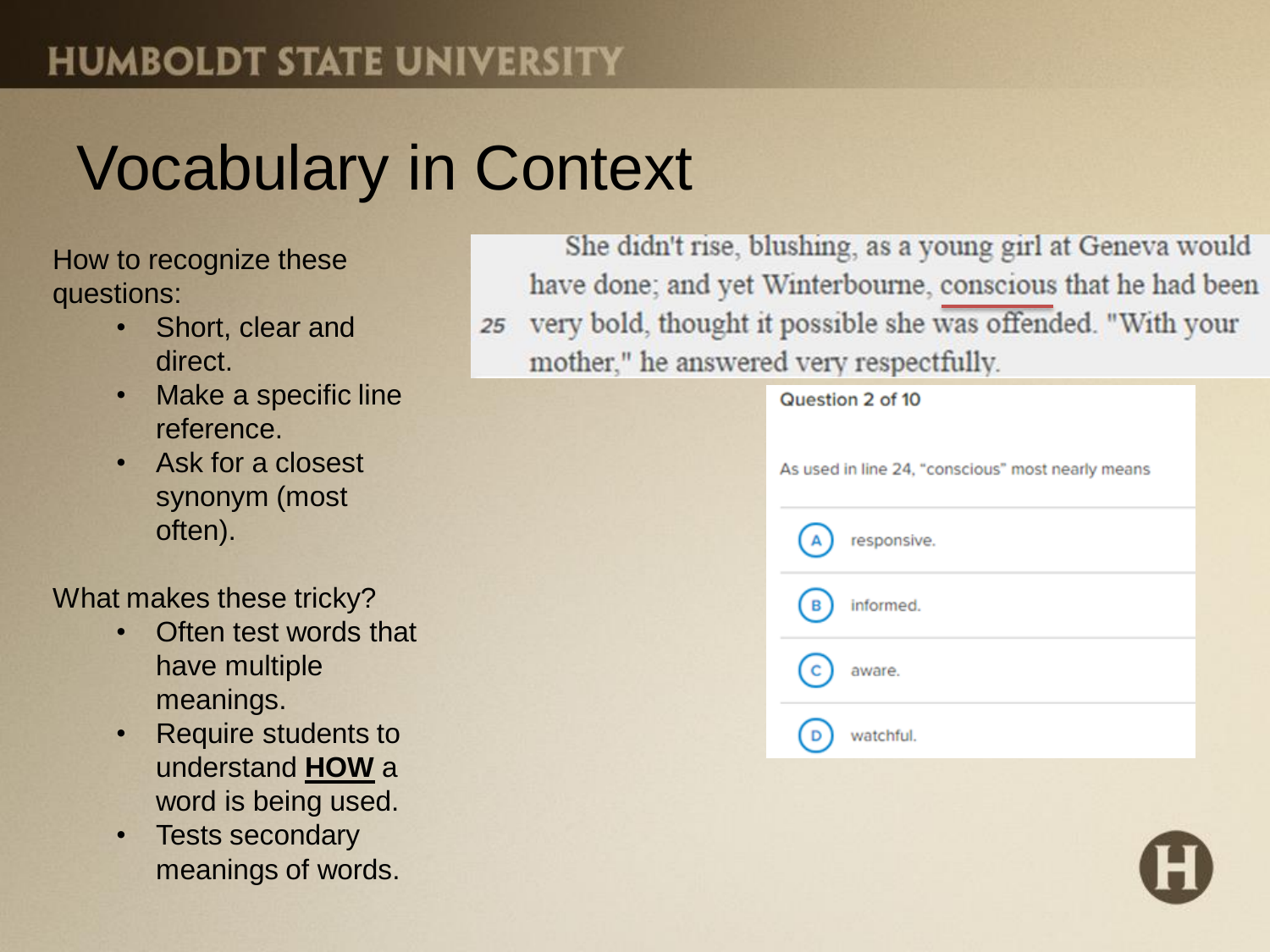#### Main Idea/ Point of View

How do I know if a question is asking about the main idea? Look for these key words:

- Author's message
- Main idea
- Main point
- Primary purpose
- Summarizes

Which choice best summarizes the passage?



B

It captures a conversation between two tourists in Switzerland.

It describes the relationship between two friends.

It paints a picture of life in Switzerland.

D

It highlights the unconscious thoughts of an American traveler.



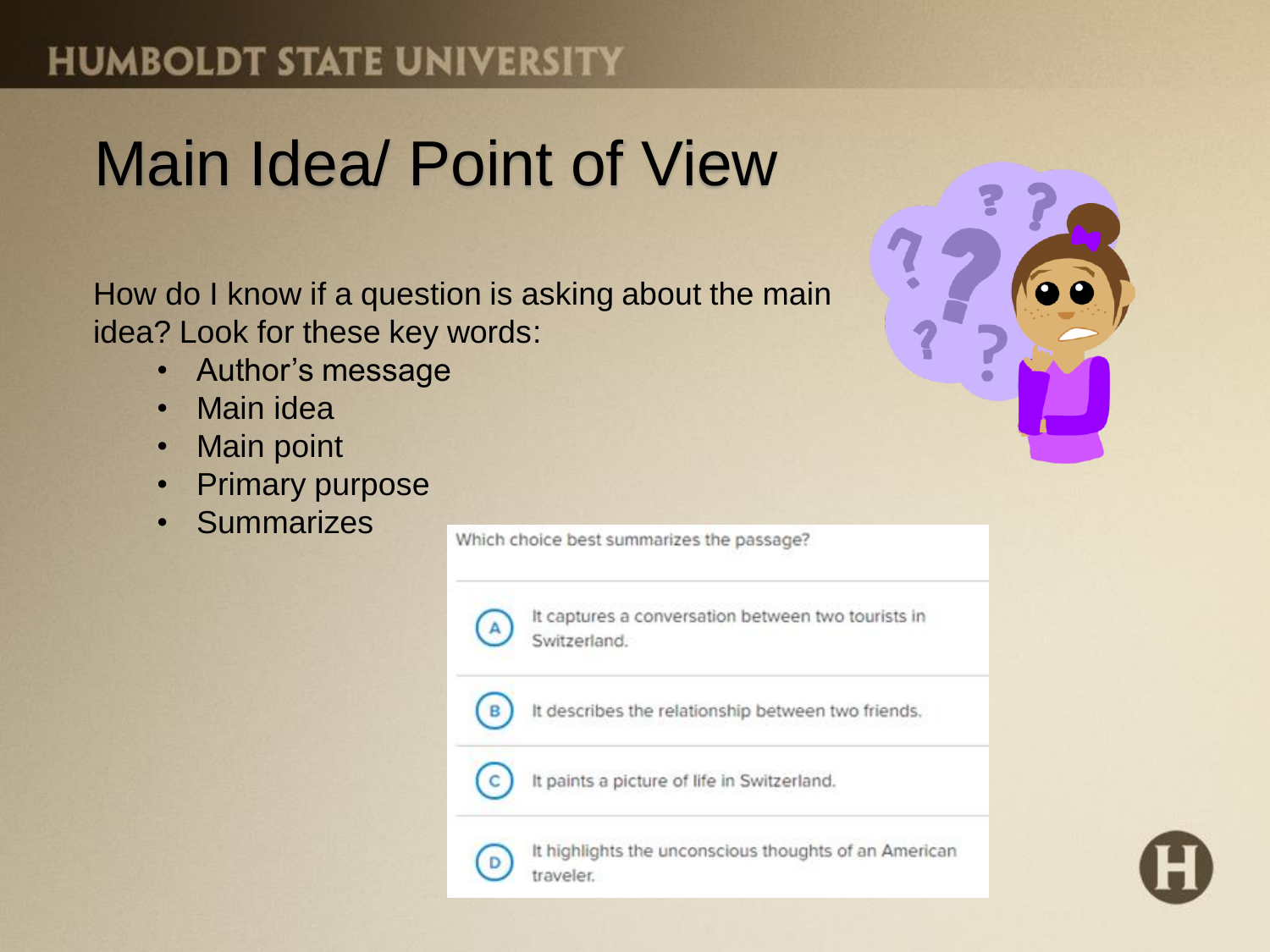### Making Inferences

Inference questions ask you to make reasonable assumptions about what might be true based on evidence and details provided in the text.

May often use some form of these words:

- Infer
- Gather
- Conclude
- Assume

**FYI:** If you've identified a question as an inference type, you can eliminate answers that are explicitly stated in the text.

Question 3 of 10

Based on the interaction between Miss Miller and Winterbourne, it can reasonably be inferred that Winterbourne

| A  | feels comfortable expressing his feelings for Miss Miller. |
|----|------------------------------------------------------------|
| (в | is extremely excited to go to the castle with Miss Miller. |
|    | is engaging with Miss Miller only in order to be polite.   |
|    | has reservations about joining Miss Miller to the castle.  |

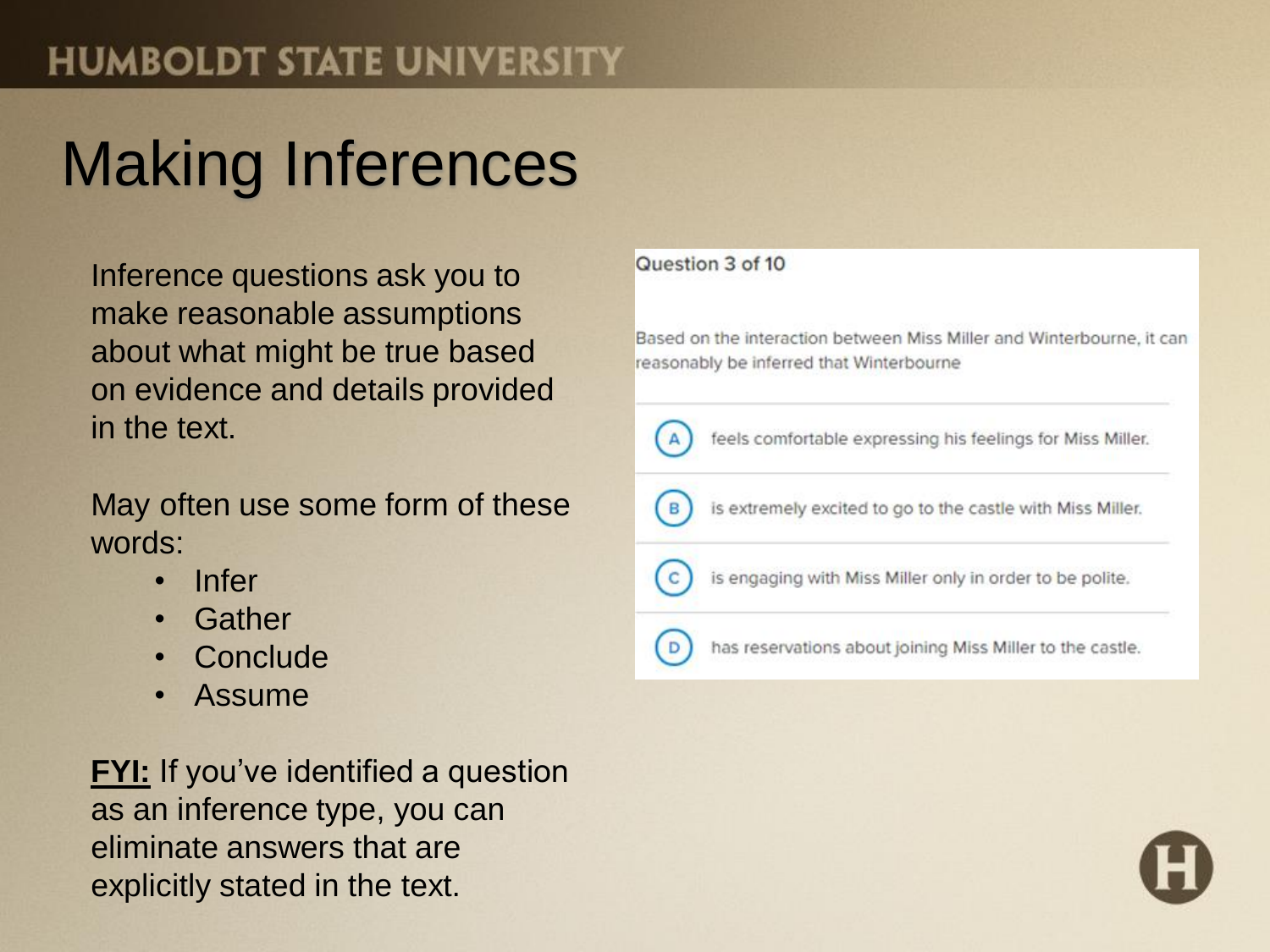### Math Strategies

**Tip #4**: Use every tool you can to solve a problem. This might require **guesstimating**, **substitution**, and **process of elimination**.

|    | Decode:                                                           | A food truck sells salads for \$6.50 each and drinks for                             |
|----|-------------------------------------------------------------------|--------------------------------------------------------------------------------------|
|    | "each" means multiply (x)                                         | \$2.00 each. The food truck's revenue from selling a                                 |
|    | "and" means +                                                     | total of 209 salads and drinks in one day was \$836.50.                              |
| 2. | "was" means $=$<br><b>Rewrite:</b><br>$6.5$ (S) + 2 (D)= \$836.50 | How many salads were sold that day?<br>A) 77<br>B) 93<br>- 99<br>$\mathbf{C}$<br>105 |

**3. Estimate** the number of salads. I recommend an easy number like 100.  $6.5(100) + 2(100) = $850 \rightarrow$  too much. Now you can eliminate answers that round to 100.

- **4. Eliminate:** If you know that 100 salads was just a bit too much, which answer makes the most sense?
- **5. Check:** Substitute your answer into your rewritten equation  $6.5(93) + 2(116) = $836.50$

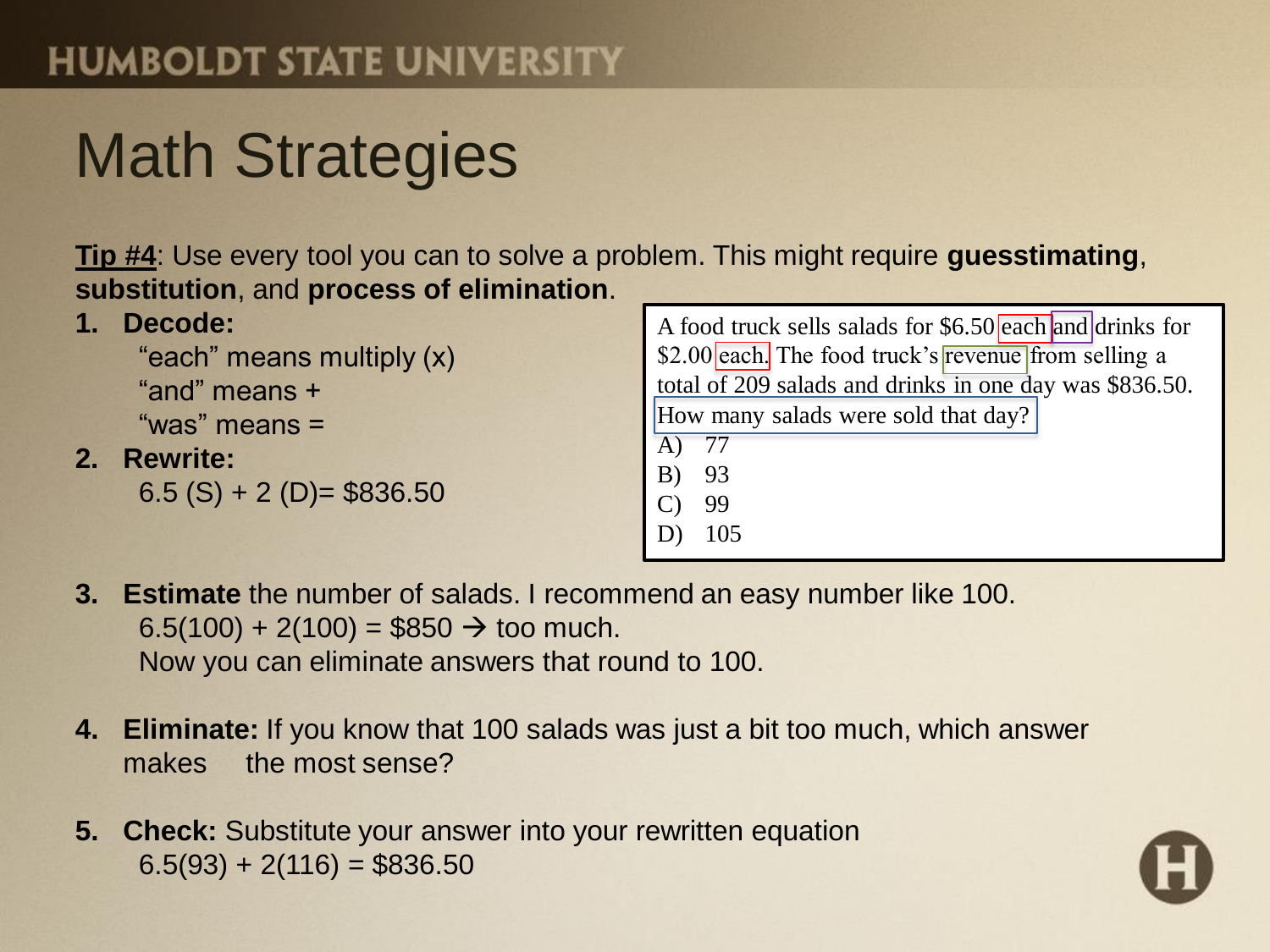### Resources for practice

- Khan Academy<https://www.khanacademy.org/>
- [ACT Academy: http://www.act.org/content/act/en/products-and-services/the](http://www.act.org/content/act/en/products-and-services/the-act/test-preparation.html#practice-tests)act/test-preparation.html#practice-tests
- Humboldt County Library:<http://libcat.co.humboldt.ca.us/search~S13>
- Visit your school library to check out test prep books.
- Visit your school counselor to get a test prep booklet.